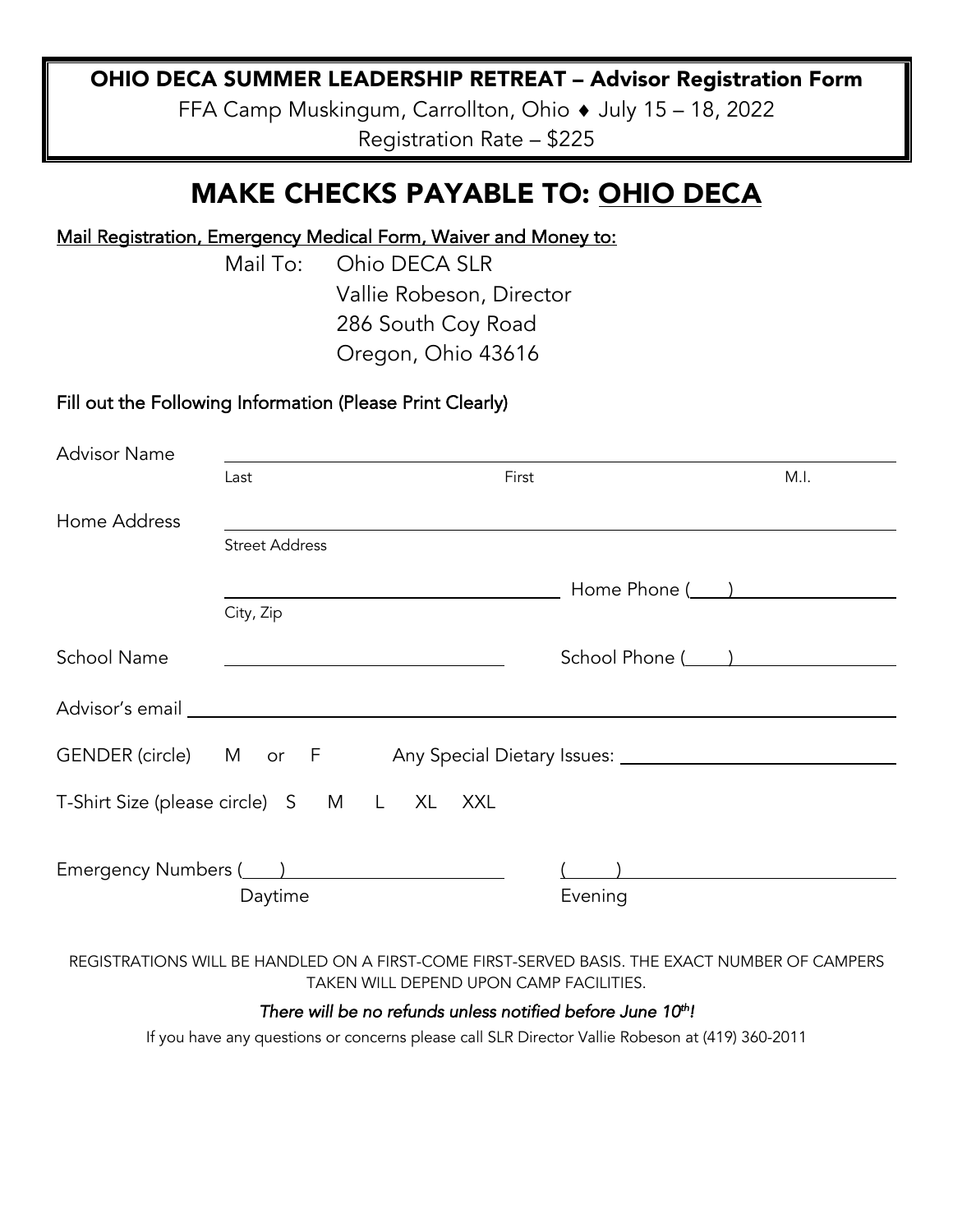### EMERGENCY MEDICAL AUTHORIZATION FORM

| Telephone No. ( )                                                                                    |                                                                                                                                                                                                                                                                                                                                                                |  |
|------------------------------------------------------------------------------------------------------|----------------------------------------------------------------------------------------------------------------------------------------------------------------------------------------------------------------------------------------------------------------------------------------------------------------------------------------------------------------|--|
| ill or injured while under school authority, when parents or guardian cannot be reached.             | Purpose - to enable parents and guardians to authorize the provision of emergency treatment for students who become                                                                                                                                                                                                                                            |  |
| RESIDENTIAL PARENT OR GUARDIAN                                                                       |                                                                                                                                                                                                                                                                                                                                                                |  |
|                                                                                                      |                                                                                                                                                                                                                                                                                                                                                                |  |
|                                                                                                      |                                                                                                                                                                                                                                                                                                                                                                |  |
|                                                                                                      |                                                                                                                                                                                                                                                                                                                                                                |  |
|                                                                                                      |                                                                                                                                                                                                                                                                                                                                                                |  |
|                                                                                                      |                                                                                                                                                                                                                                                                                                                                                                |  |
|                                                                                                      | Phone $($ $)$                                                                                                                                                                                                                                                                                                                                                  |  |
|                                                                                                      | <b>PART I OR II MUST BE COMPLETED</b>                                                                                                                                                                                                                                                                                                                          |  |
| <b>PART I – To GRANT CONSENT</b>                                                                     |                                                                                                                                                                                                                                                                                                                                                                |  |
| I hereby give consent for the following medical care providers and local hospital to be called:      |                                                                                                                                                                                                                                                                                                                                                                |  |
|                                                                                                      | Phone $($ $)$                                                                                                                                                                                                                                                                                                                                                  |  |
|                                                                                                      | Phone $($ $)$                                                                                                                                                                                                                                                                                                                                                  |  |
|                                                                                                      | Phone ( )                                                                                                                                                                                                                                                                                                                                                      |  |
|                                                                                                      | Phone ( )                                                                                                                                                                                                                                                                                                                                                      |  |
| reasonably accessible.                                                                               | In the event reasonable attempts to contact me have been unsuccessful, I hereby give my consent for (1) The<br>administration of any treatment deemed necessary by above-named doctor, or, in the event the designated preferred<br>practitioner is not available, by another licensed physician or dentist; and (2) the transfer of the child to any hospital |  |
| concurring in the necessity for such surgery, are obtained prior to the performance of such surgery. | This authorization does not cover major surgery unless the medical opinions of two other licensed physicians or dentist,                                                                                                                                                                                                                                       |  |
|                                                                                                      | Facts concerning the child's medical history including allergies, medications being taken, and any physical impairments                                                                                                                                                                                                                                        |  |
|                                                                                                      |                                                                                                                                                                                                                                                                                                                                                                |  |
|                                                                                                      |                                                                                                                                                                                                                                                                                                                                                                |  |
| <b>PART II - REFUSAL TO CONSENT</b>                                                                  | I do NOT give my consent for emergency medical treatment of my child. In the event of illness or injury requiring<br>emergency treatment, I wish the school authorities to take the following action: _____________________________                                                                                                                            |  |
|                                                                                                      |                                                                                                                                                                                                                                                                                                                                                                |  |

Address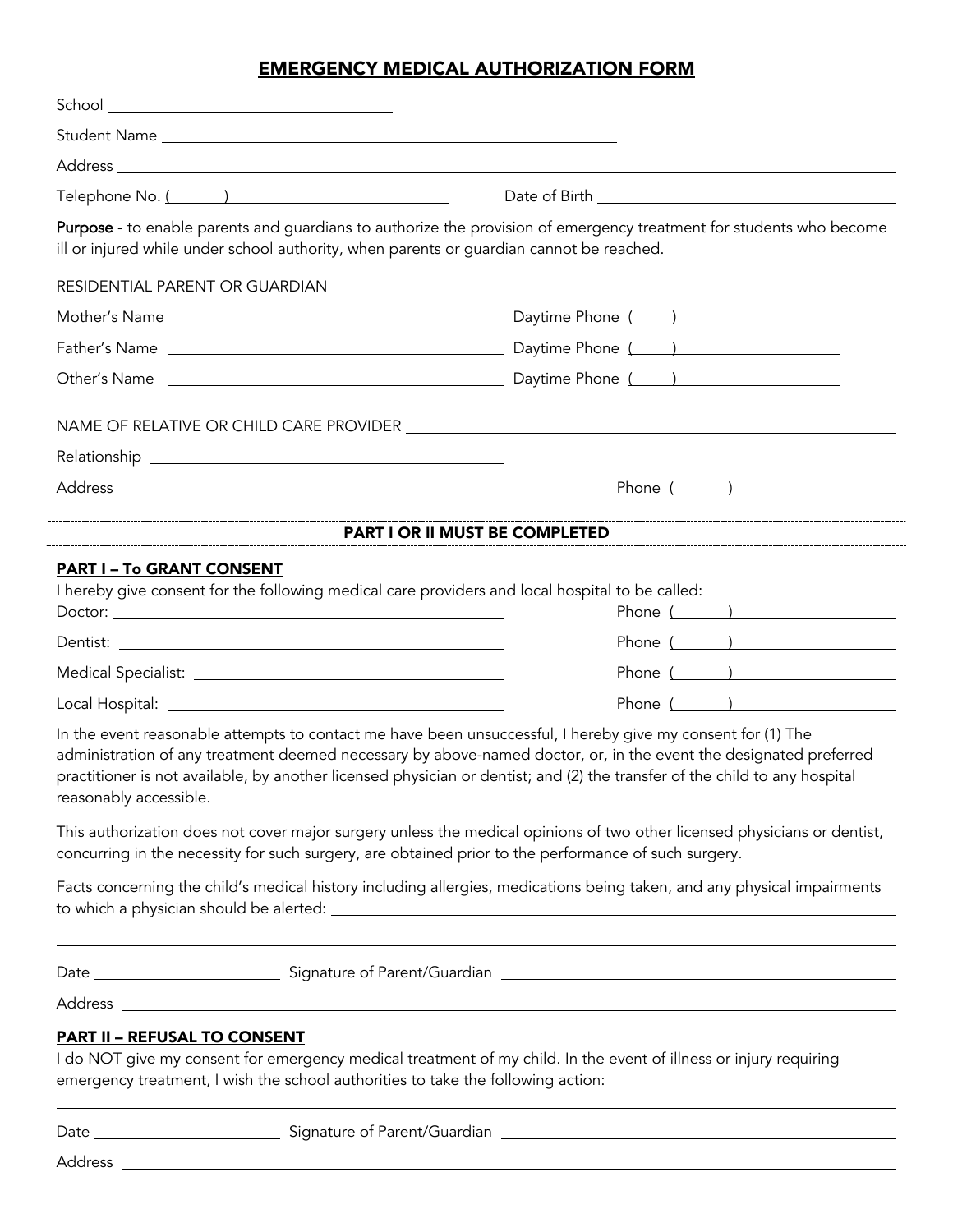# **Ohio FFA Camp, Inc., in conjunction with Ohio DECA Waiver, Release, Indemnification of All Claims & Covenant Not to Sue Form**

**NOTICE: THIS IS A LEGALLY BINDING AGREEMENT.** Read this document carefully and in its entirety. By signing this agreement, you give up your right to bring a court action to recover compensation or obtain any other remedy for any personal injury or property damage however caused arising out of your participation in Ohio FFA Camps, Inc. & Ohio DECA Programs, now or at any time in the future.

# **Acknowledgement of Risk**

I do hereby acknowledge and agree participation in Ohio FFA Camps, Inc. & Ohio DECA programs/activities comes with inherent risks. I have full knowledge and understanding of the inherent risks associated with Ohio FFA Camps, Inc. & Ohio DECA program participation, including but in no way limited to: (1) slips, trips, and falls, (2) aquatic injuries, (3) athletic injuries, and (4) illness, including exposure to and infection with viruses or bacteria. I further acknowledge that the preceding list is not inclusive of all possible risks associated with Ohio FFA Camps, Inc. program participation and that said list in no way limits the operation of this Agreement.

## **Coronavirus/COVID-19 Warning and Disclaimer**

Coronavirus, COVID-19 is an extremely contagious virus that spreads easily through person-toperson contact. Federal and state authorities recommend social distancing to prevent the spread of the virus. **COVID-19 can lead to severe illness, personal injury, permanent disability, and death. Participating in Ohio FFA Camps, Inc. & Ohio DECA programs or accessing Ohio FFA Camps, Inc. facilities could increase the risk of contracting COVID-19.** Ohio FFA Camps, Inc. & Ohio DECA in no way assures COVID-19 infection will not occur through participation in Ohio FFA Camps, Inc. & Ohio DECA programs or accessing Ohio FFA Camps, Inc. facilities.

# **Waiver, Release, Indemnification & Covenant Not to Sue**

In consideration of my participation in Ohio FFA Camps, Inc. & Ohio DECA programs and use of Ohio FFA Camps, Inc. facilities, I agree to release and on behalf of myself, my heirs, representatives, executors, administrators, and assign, HEREBY DO RELEASE Ohio FFA Camps, Inc., & Ohio DECA its officers, directors, employees, volunteers, agents, representatives and insurers ("Releasees") from any causes of action, claims, or demands of any nature whatsoever including, but in no way limited to, claims of negligence, which I, my heirs, representatives, executors, administrators, and assigns may have, now or in the future, against Ohio FFA Camps, Inc. & Ohio DECA on account of personal injury, property damage, death or accident of any kind, arising out of or in any way related to the use of Ohio FFA Camps, Inc. facilities/equipment or participation in Ohio FFA Camps, Inc. & Ohio DECA programs whether that participation is supervised or unsupervised, however the injury or damage occurs, including, but not limited to the negligence of the Releasees.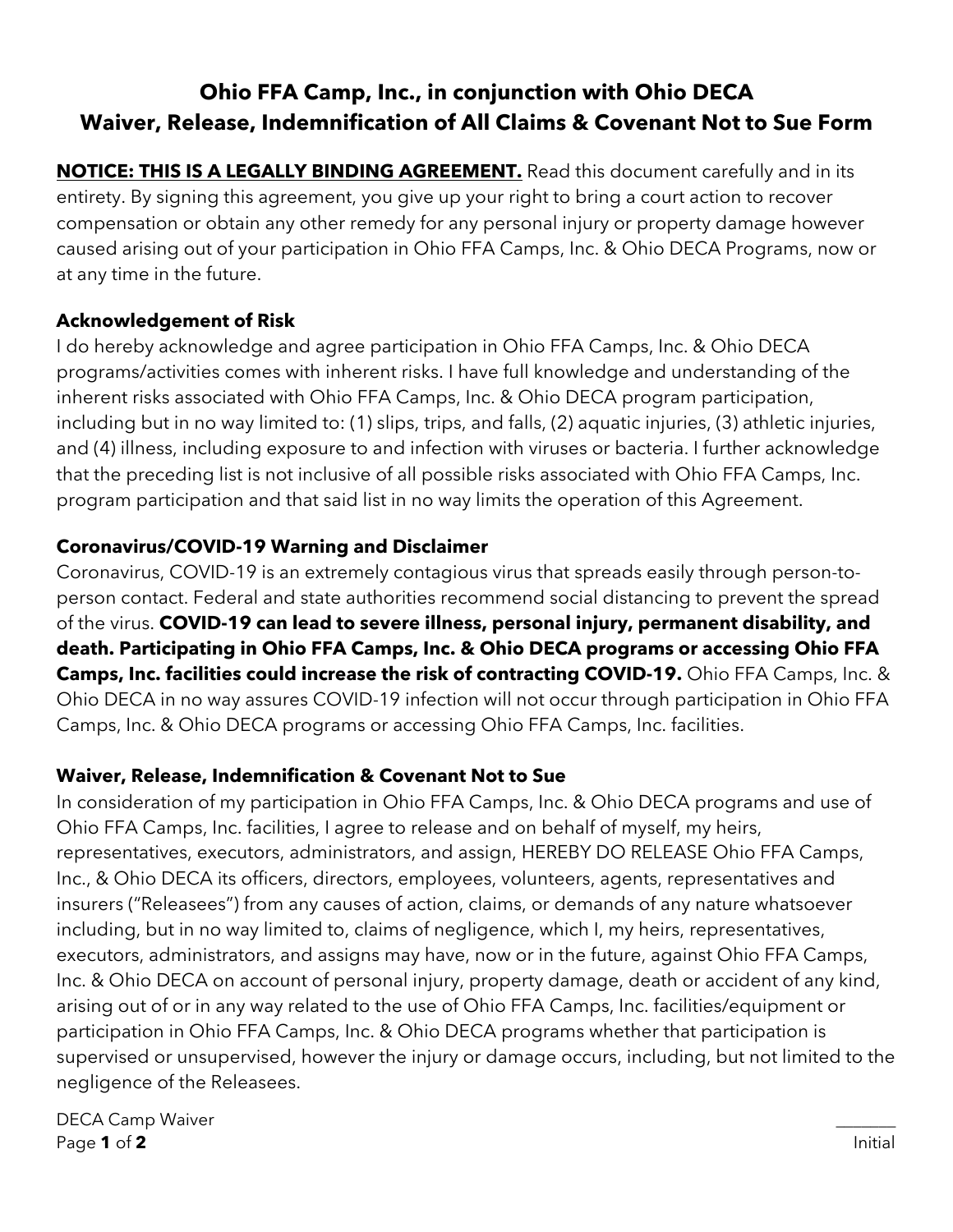I hereby certify on behalf of myself that I have full knowledge of the nature and extent of the risks inherent in Ohio FFA Camps, Inc. & Ohio DECA program participation and that I am voluntarily assuming said risks. I understand that I will be solely responsible for any loss or damage, including personal injury, property damage, or death, I sustain while participating in Ohio FFA Camps, Inc. & Ohio DECA programs and that by signing this agreement I HEREBY RELEASE Releasees from all liability for such loss, damage, or death. I further certify that I am in good health and have no conditions or impairments, which would preclude his/her safe participation in Ohio FFA Camps, Inc. & Ohio DECA programs.

I further understand that the terms of this agreement are legally binding and certify that I am signing this agreement, after having carefully read it, of my own free will.

Participant Signature Date Date

Participant's Name (Print Clearly)